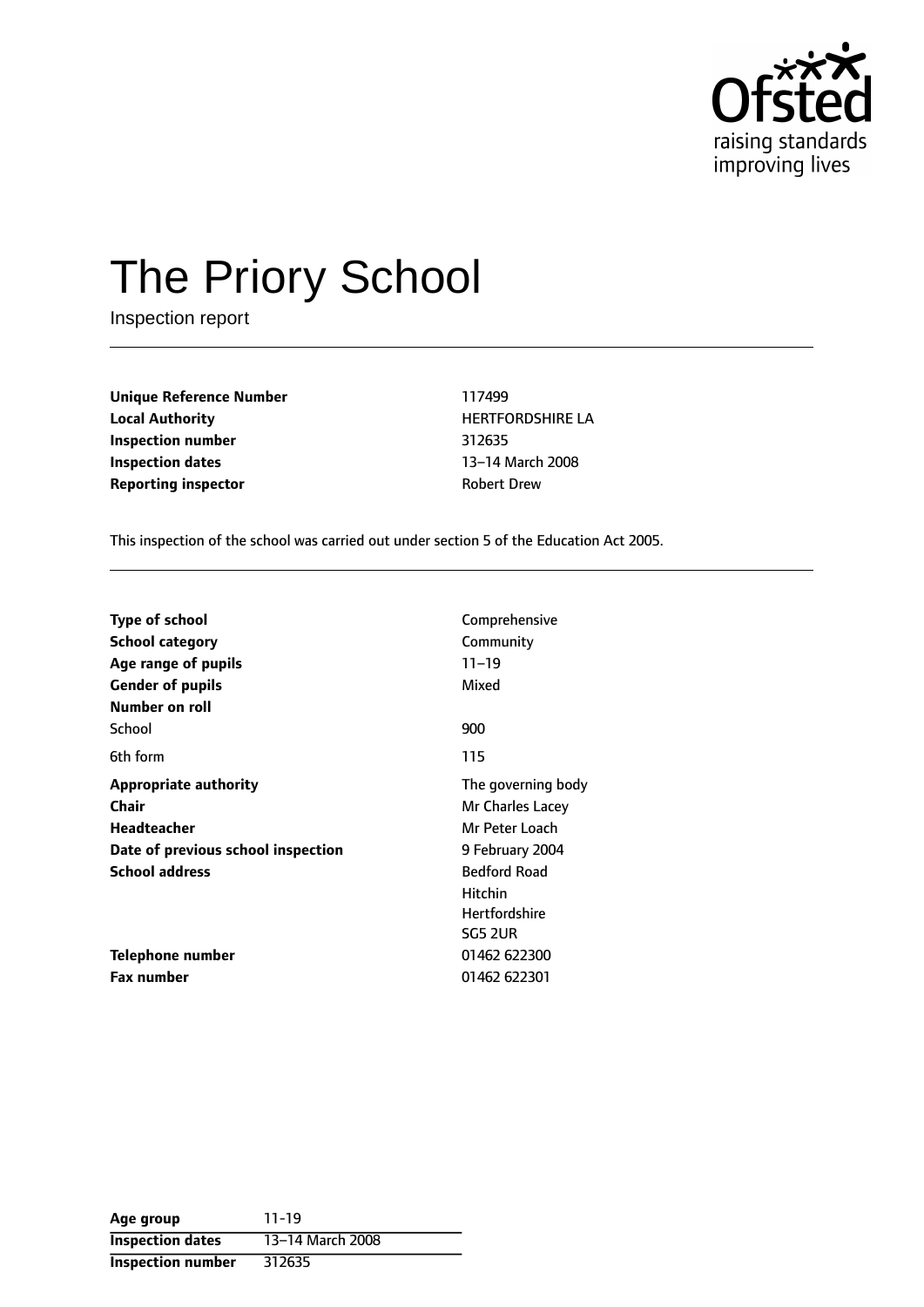.

© Crown copyright 2008

#### Website: www.ofsted.gov.uk

This document may be reproduced in whole or in part for non-commercial educational purposes, provided that the information quoted is reproduced without adaptation and the source and date of publication are stated.

Further copies of this report are obtainable from the school. Under the Education Act 2005, the school must provide a copy of this report free of charge to certain categories of people. A charge not exceeding the full cost of reproduction may be made for any other copies supplied.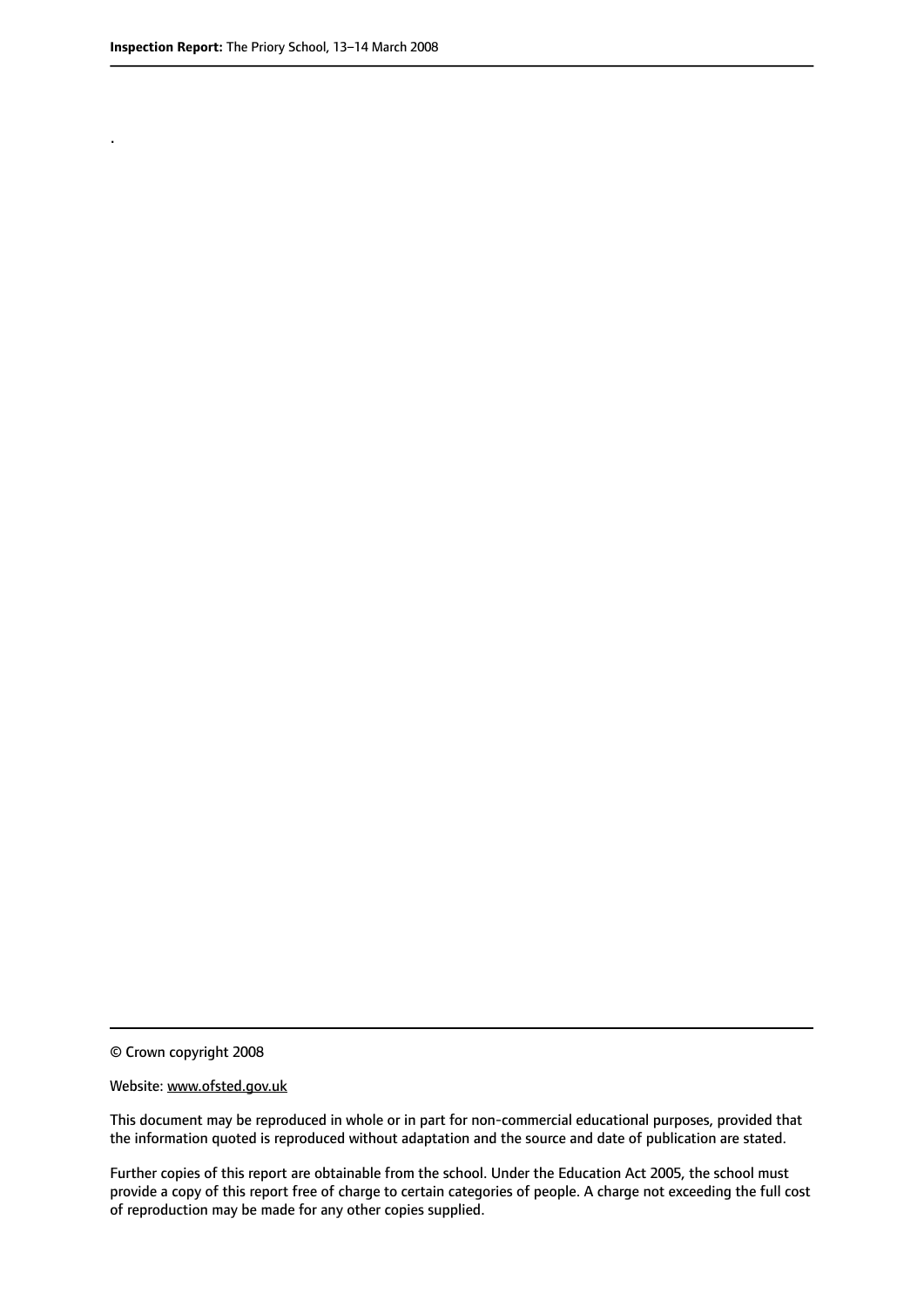# **Introduction**

The inspection was carried out by four Additional Inspectors.

## **Description of the school**

The school is set in north Hitchin, serving the town itself and some of the area beyond. The main school is average in size for a secondary school and has a small but expanding sixth form. Most students are White British while about 20% come from minority ethnic groups. Attainment on entry is a little below average, but rising. About 20% of students have learning difficulties. The school gained specialist status in 2005 as a Business and Enterprise College.

## **Key for inspection grades**

| Grade 1 | Outstanding  |
|---------|--------------|
| Grade 2 | Good         |
| Grade 3 | Satisfactory |
| Grade 4 | Inadequate   |
|         |              |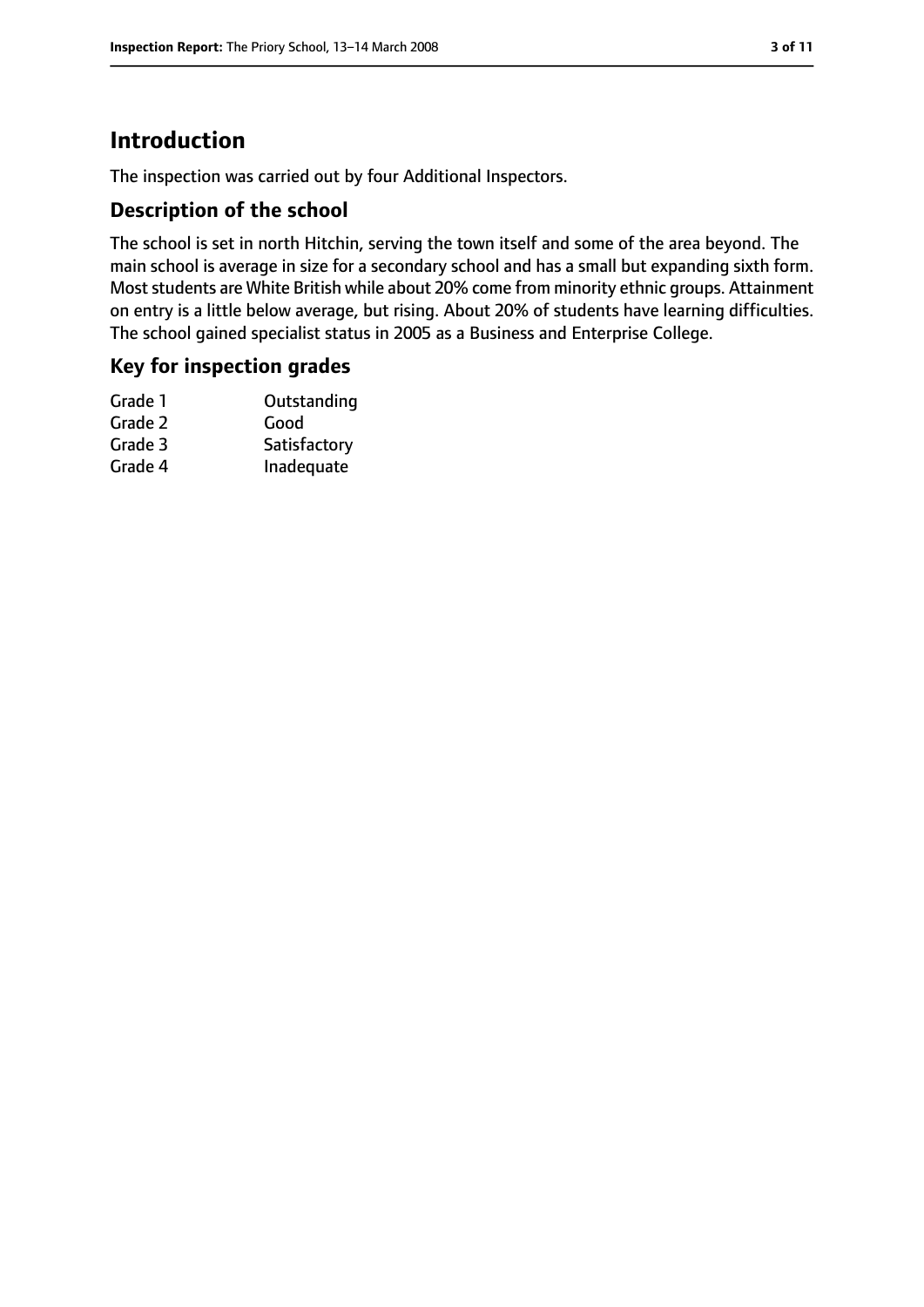# **Overall effectiveness of the school**

#### **Grade: 2**

This is a good school. It is improving noticeably. Some aspects are already outstanding, such as the school's curriculum and its links with the community. Both these demonstrate the impressive impact of specialist status as a Business and Enterprise School. Leadership and management are good, leading to improvements on several fronts. Attainment has risen from a low base several years ago to match national levels and continues to rise. Achievement is now good. The curriculum has been changed radically for the better. Teaching quality is good. These beneficial changes indicate that the school has a good capacity to improve.

Self-evaluation is effective. It has prompted improvement and confirmed that, in some areas, more remains to be done. Attainment has risen to match national levels through a combination of factors. For instance, some of the steep rise in GCSE results in 2007 reflected the first examination of new and highly motivating courses started two years earlier. Fresh approaches to monitoring by senior staff have helped to make judgements about teaching more reliable. Effective action has followed this analysis. Tracking students' progress has acquired much more rigour and led to earlier remedial action for underperforming individuals or groups. Pupils who find learning more difficult now make good progress. The school is aware that attainment has only recently come to match national average standards. Given the improved attitudes of students and rising quality of teaching, scope exists for exceeding national attainment levels by a clear margin. Rises have been strong in some subjects, with more modest improvements in English and mathematics.

Teaching and learning are good overall. Instances of outstanding practice exist and inadequate teaching has been eliminated. Typically, lessons are well structured, relationships are good and students keen to progress. Varied tasks allow students of differing abilities to get on well. In the very best lessons, the pace is excellent. In a few, it is only adequate. Teachers generally try to build on students' previous attainment, but in Key Stage 3 the quality of marking and use of assessment lack consistency.

The curriculum has developed to the point where it offers an excellent match to the needs of students. There are traditional academic courses, more practical or vocational courses and numerous programmes to build up key skills. Together these provide excellent routes for all student groups, meeting their needs as well as encouraging positive attitudes to school and study. In addition, extra-curricular provision is excellent and the school enriches all areas of the curriculum through its highly developed business links. The sixth form's consortium arrangements are extremely effective, offering breadth and quality through cooperation with partners in the area. The curriculum's impact on students' attainment is excellent. It has also led a great many parents towards active involvement in school life and regular use of its facilities.

Personal development is good. Students behave well, are mature and show strong respect for each other and for staff and visitors. Spiritual, moral, social and cultural development is good. Attendance has risen to satisfactory levels. Students show they have responded well to quidance on personal safety and on healthy lifestyles and they are keen to contribute to the school and wider community. They are particularly good at mentoring students in Years 7 and 8 and at raising money for charities. While basic literacy and numeracy skills offer satisfactory preparation for economic well-being, outstanding links with businesses give students an excellent awareness of the world of work. This good personal development stems from very effective care guidance and support. Good systems are used to promote well-being. All statutory safe-guarding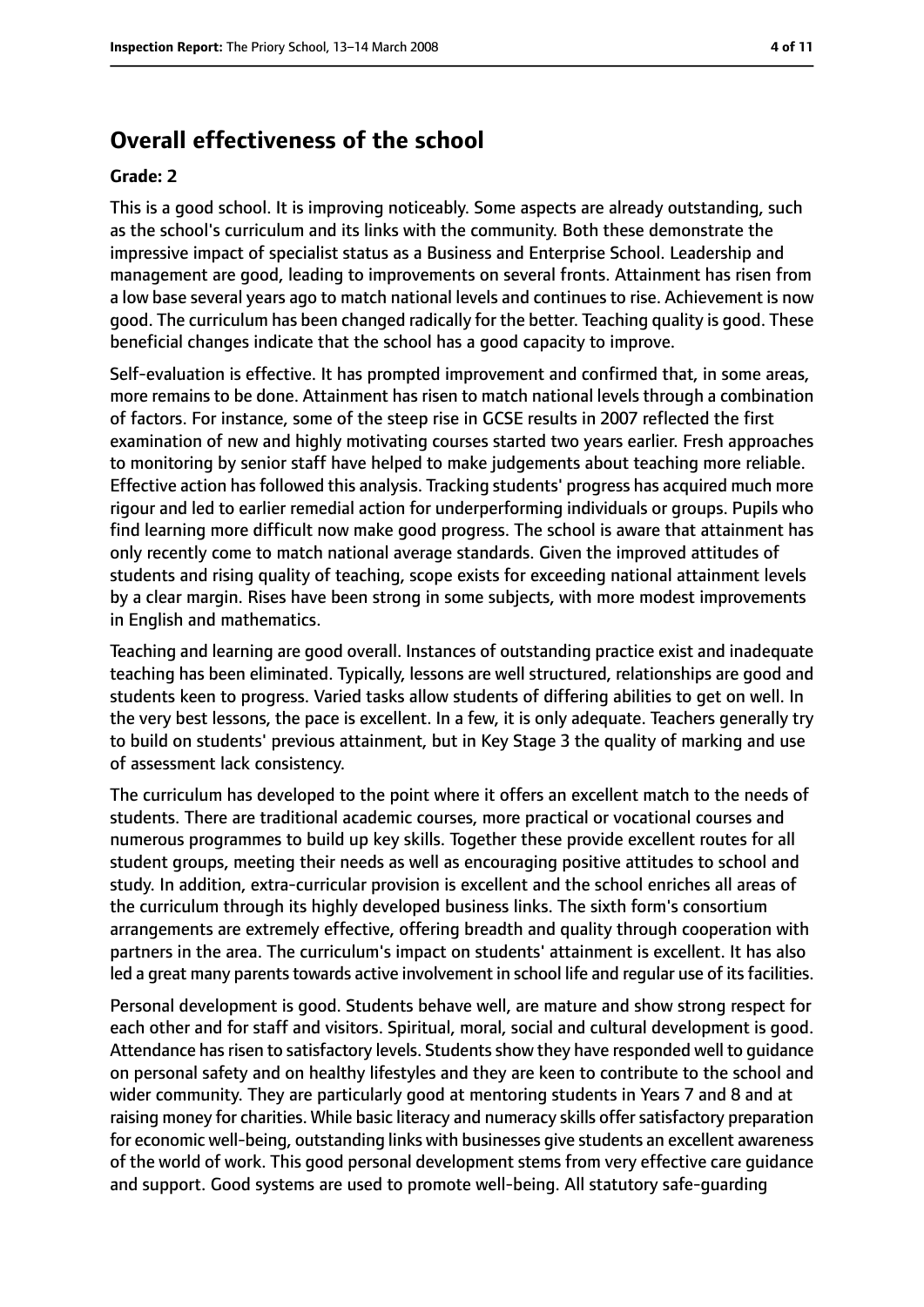requirements are met and staff provide good role models. Tracking of academic progress has improved and is now good.

## **Effectiveness of the sixth form**

## **Grade: 2**

The sixth form is good and meets the needs of students well. Business and enterprise activities are motivating an increasing number of students to enter the sixth form and are enriching learning well. The curriculum is outstanding. Students follow one of three routes, each providing a different balance of GCE and vocational courses. Some courses are offered within a consortium of local schools. Attainment has improved since the last inspection and is now average. This indicates that progress is good because students generally enter the sixth form with lower than average attainment. The quality of teaching and learning is good and sometimes outstanding. Most lessons are challenging and give good opportunities for students to work independently. Students mature well and some undertake significant responsibilities within the school. Most enjoy their education. Whilst a few students leave after taking one-year courses, the retention rate is very good. Extra-curricular activities are outstanding and well attended. The head of the sixth form and senior staff provide good leadership and capacity to improve. The sixth form is managed well on a day-to-day basis and offers good value for money.

# **What the school should do to improve further**

- Strengthen the momentum of rising standards, focussing especially on English and mathematics, so that overall attainment clearly exceeds national averages.
- Ensure marking and assessment in Key Stage 3 give a consistently accurate picture to students of current standards and how to improve

# **Achievement and standards**

## **Grade: 2**

## **Grade for sixth form: 2**

Achievement is good at each key stage. For some years students have made good progress in Key Stage 3 and this now continues into Years 10 and 11. While broadly average, attainment amongst current Year 9 and 11 students is considerably higher than at this stage last year. This rising trend in attainment reflects the impact of several well-grounded improvements. The school has radically improved the curriculum, giving better access to courses students enjoy and in which they perform well. Their motivation, attendance and will to succeed have all risen as a result. Teaching is more effective and tracking of progress more frequent. A growing number of support programmes are now in place to counteract early on any signs of underperformance. Other factors have helped behaviour improve to the point where it is now good, so that students come to lessons attentive and positive. Key Stage 4 standards are rising particularly well in several subjects. In English and mathematics there are signs of improvement in both key stages, though these have yet to translate fully into test and examination results. Students with learning difficulties make good progress.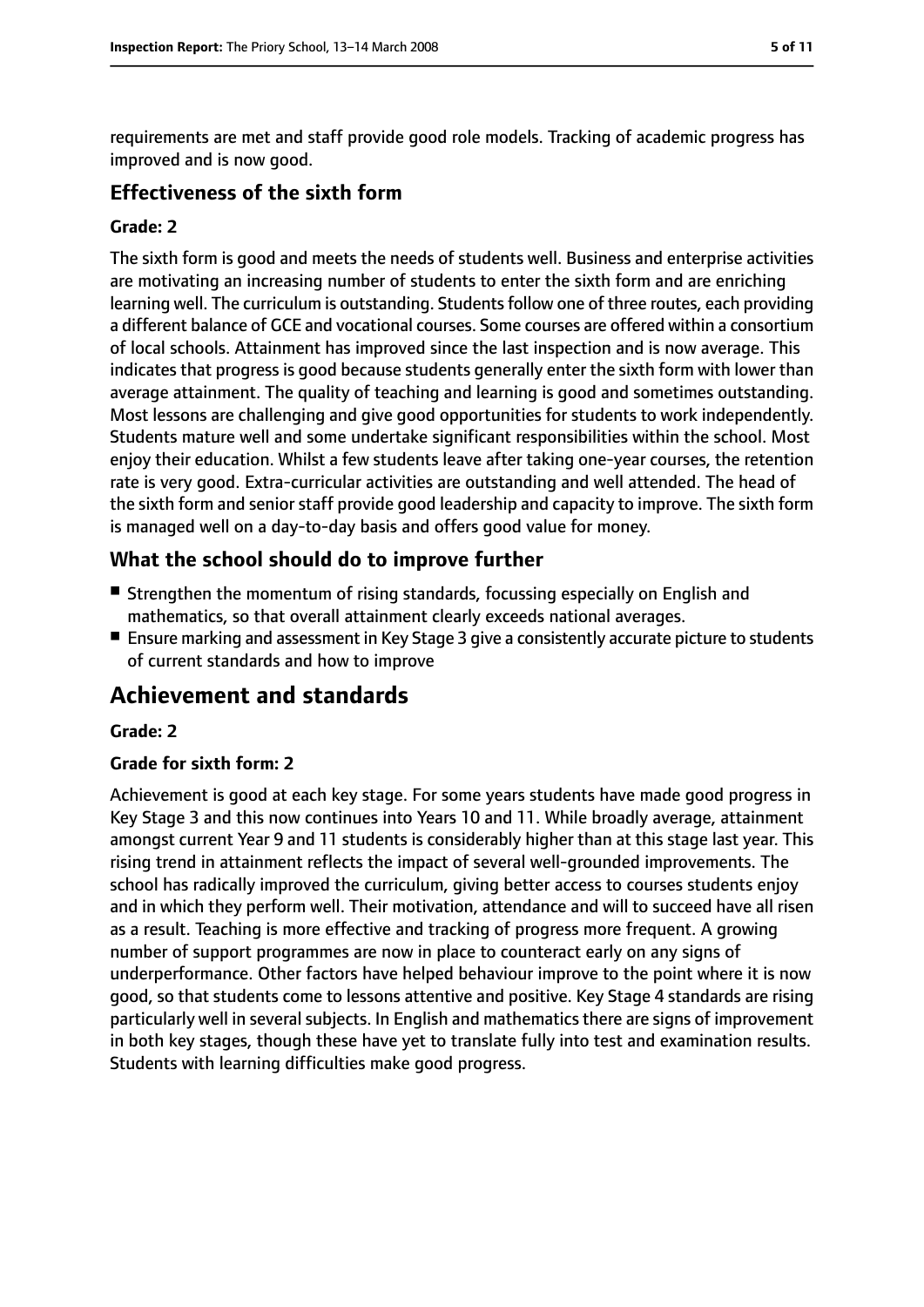# **Personal development and well-being**

#### **Grade: 2**

### **Grade for sixth form: 2**

Students' personal development and well-being are good. Students' enjoyment of school is reflected in their gradually improving attendance, which is now satisfactory. Students appreciate the way their teachers care for them and give freely of their time to help them. They show respect and consideration for others. These attitudes are strengthened by the outstanding curriculum and extra activities and the considerable improvements that have been made to the facilities and resources. Behaviour in lessons and around school is good overall, though a few lessons are disturbed by petty disruption. The number of students excluded has fallen, partly because vulnerable students feel well served by the curriculum and the learning support they receive. If bullying occurs, students know to whom they can turn for help. Students enjoy the school's healthy, appetising food. They contribute well to the school, whether through the many responsibilities open to them, their extensive charity work, or the numerous activities that relate to specialist status. Such involvement and, above all, their sociable and considerate attitudes, help to create the school's good community spirit and ethos. Because of the school's emphasis on enterprise and teamwork, the students develop strong workplace skills, though their literacy and numeracy skills are not as well developed. Students' spiritual, moral, social and cultural development is good.

# **Quality of provision**

## **Teaching and learning**

#### **Grade: 2**

#### **Grade for sixth form: 2**

The quality of teaching and learning is good. Teachers are well qualified and have good relationships with students. Most teachers are enthusiastic, motivate students well and use a good range of teaching methods. An emphasis on literacy and numeracy and the use of the national guidance in the core subjects and information and communication technology (ICT) have improved learning. In the great majority of lessons, behaviour is very good and students arrive keen to learn and contribute constructively. Occasionally the pace and involvement are exceptional, leading to outstanding teaching and learning. Most lessons are planned well, but in a small number the range of work provided is insufficient to challenge students of different abilities equally. In such cases, the pace can be slow and in a minority of lessons students become inattentive. Students with learning difficulties are taught well and teaching assistants are effective in lessons. Assessment in Years 7 to 9 does help students progress, but it is variable in quality and accuracy. Marking is also less consistent than it should be in showing students how to improve.

## **Curriculum and other activities**

#### **Grade: 1**

#### **Grade for sixth form: 1**

The curriculum serves the needs of all the students to an outstanding degree. Four learning routes at Key Stage 4 and three at sixth form level offer them a wide choice and clear progression, with an imaginative variety of courses both academic and vocational. The school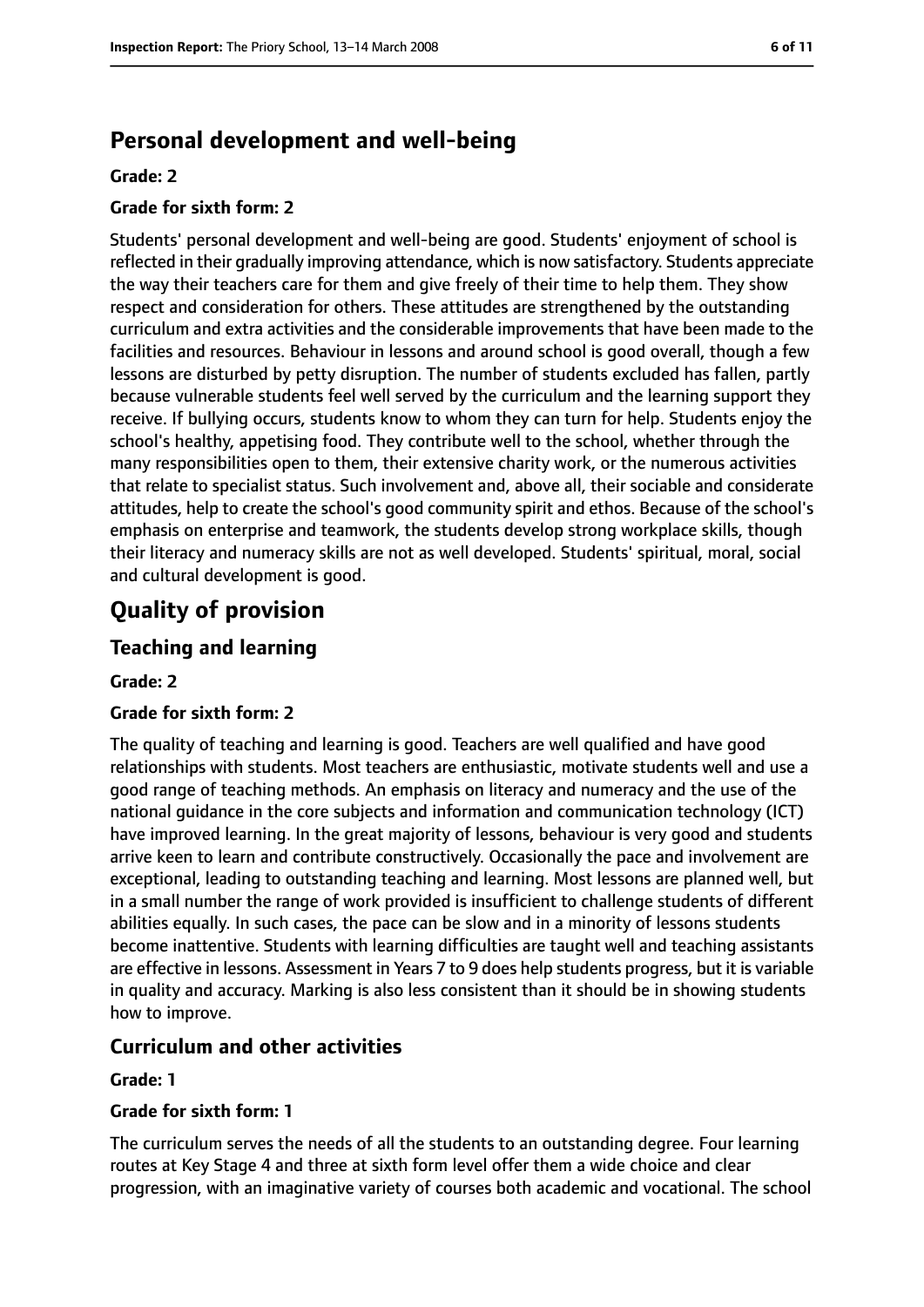provides well for students who are gifted and talented or who need extra learning support. As leader of the North Hitchin Extended Schools' Consortium, the school serves the wider local community in a variety of very productive ways, such as with parenting and literacy classes for adults. So too the school's specialist status for business and enterprise creates, by the numerous links with businesses, a host of opportunities for its students to develop the necessary skills for economic well-being. Specialist status has greatly increased the provision of ICT resources, which benefit students' learning and attitudes. Extra-curricular opportunities abound and foster students' personal development and their relationships with teachers. Citizenship and a well-planned programme of assemblies contribute well to the students' moral and all-round education.

## **Care, guidance and support**

#### **Grade: 2**

#### **Grade for sixth form: 2**

The quality of care provided for the main school and the sixth form is good. All requirements for child protection and safe-guarding are in place and suitable risk assessments are undertaken. Students are well known, monitored and supported in pastoral and academic matters. Students feel safe and have good relationships with the staff. Although some students would welcome a greater say in school affairs their views are listened to and they can quote examples of where their suggestions to the 'student voice' have been acted upon, such as the renovation of the toilets and the provision of healthy food in the cafe.

The combination of pastoral care and academic intervention gives focused support to assist students in raising their levels of achievement. Vulnerable students and those with learning difficulties are well supported and monitored so that they achieve as well as the other students. Good guidance is given on option choices with an outstanding curriculum to meet the needs of individual students.

The parents are overwhelmingly positive about the school and feel that their children are very well cared for.

# **Leadership and management**

#### **Grade: 2**

## **Grade for sixth form: 2**

Leadership and management in the main school and in the sixth form are good. The headteacher isleading the school well. He has built up a high quality senior team. With them, he is equipping the staff to fulfil a clear vision of how to move the school forward and raise standards; and he is not afraid to make any necessary difficult decisions. Governance is good. Governors are supportive, have a clear understanding of the strengths of the school and are increasingly prepared to challenge. Performance is monitored and evaluated well by managers at all levels to set suitable targets for improvement. Equality of opportunity for all pupils is actively and successfully promoted, so that all pupils are respected and given opportunities to achieve well. Finances are well managed and resources are used efficiently and effectively to secure good value for money. The school's self-evaluation is good. It has already shown its effectiveness in raising standards and has accurately identified areas for development.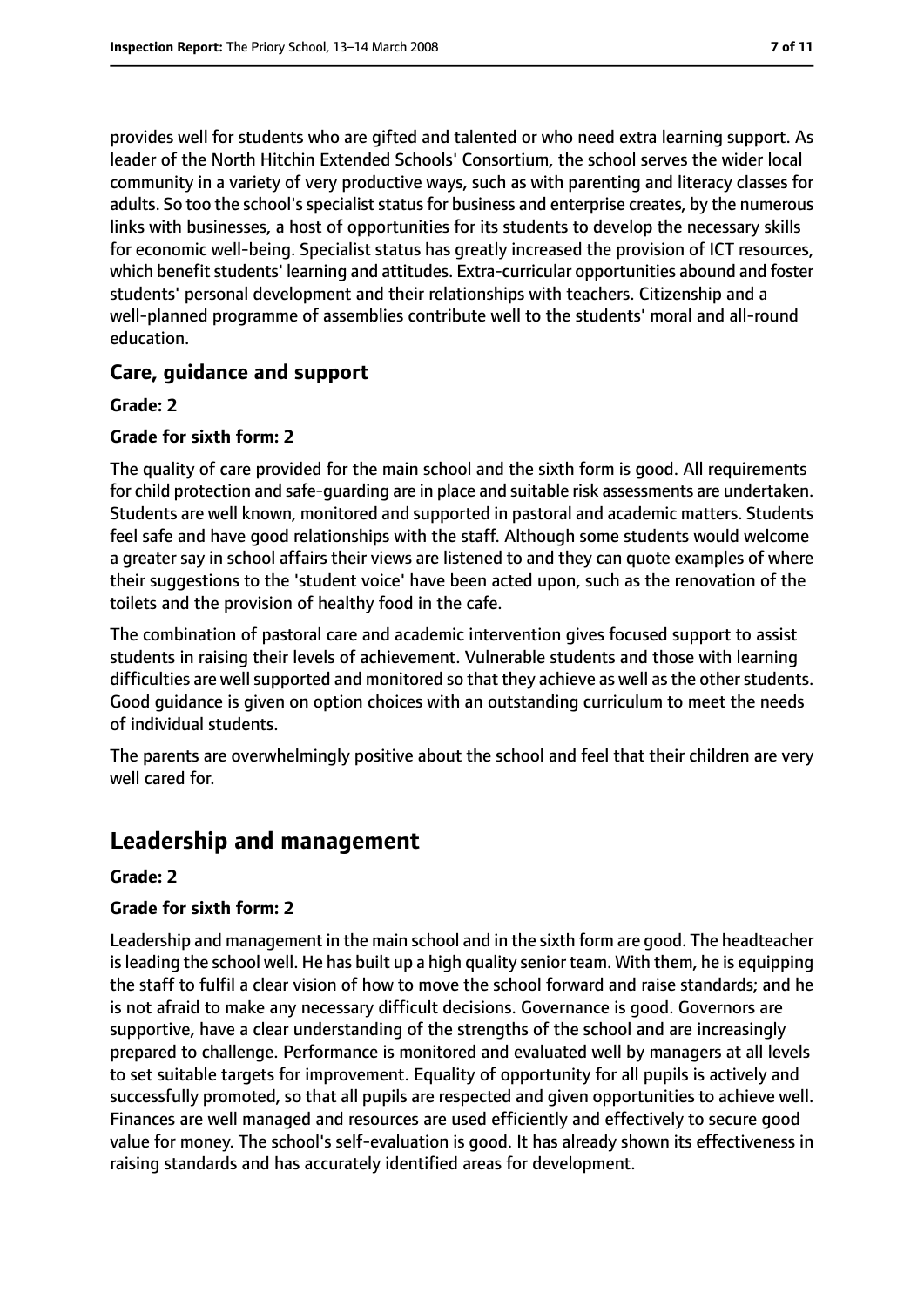**Any complaints about the inspection or the report should be made following the procedures set out in the guidance 'Complaints about school inspection', which is available from Ofsted's website: www.ofsted.gov.uk.**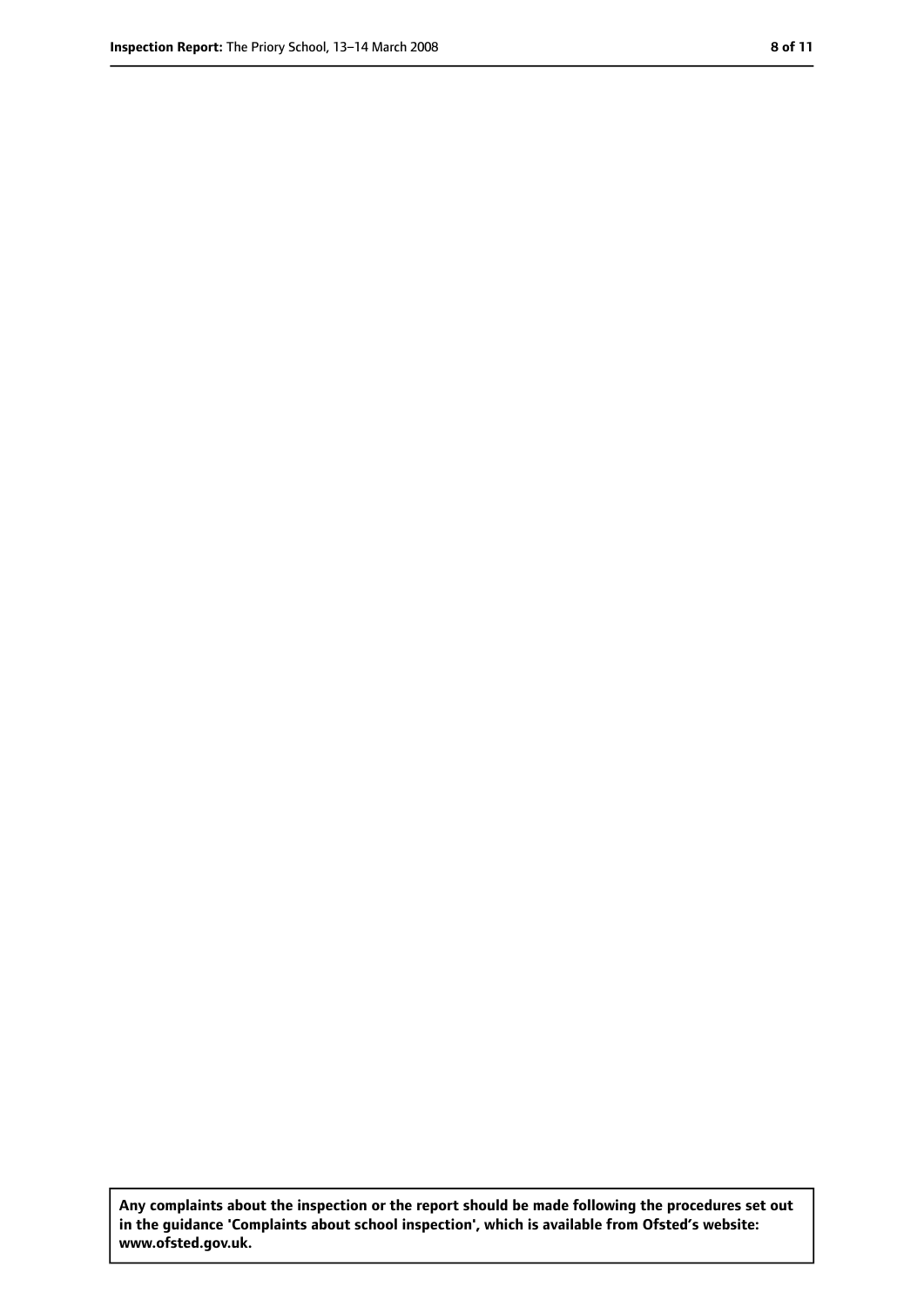#### **Annex A**

# **Inspection judgements**

| Key to judgements: grade 1 is outstanding, grade 2 good, grade 3 | <b>School</b>  | $16-19$ |
|------------------------------------------------------------------|----------------|---------|
| satisfactory, and grade 4 inadequate                             | <b>Overall</b> |         |

# **Overall effectiveness**

| How effective, efficient and inclusive is the provision of<br>education, integrated care and any extended services in meeting<br>the needs of learners? |     |     |
|---------------------------------------------------------------------------------------------------------------------------------------------------------|-----|-----|
| Effective steps have been taken to promote improvement since<br>the last inspection                                                                     | Yes | Yes |
| How well does the school work in partnership with others to<br>promote learners' well-being?                                                            |     |     |
| The capacity to make any necessary improvements                                                                                                         |     |     |

# **Achievement and standards**

| How well do learners achieve?                                                                               |  |
|-------------------------------------------------------------------------------------------------------------|--|
| The standards <sup>1</sup> reached by learners                                                              |  |
| How well learners make progress, taking account of any significant<br>variations between groups of learners |  |
| How well learners with learning difficulties and disabilities make<br>progress                              |  |

# **Personal development and well-being**

| How good is the overall personal development and<br>well-being of the learners?                                  |  |
|------------------------------------------------------------------------------------------------------------------|--|
| The extent of learners' spiritual, moral, social and cultural                                                    |  |
| development                                                                                                      |  |
| The extent to which learners adopt healthy lifestyles                                                            |  |
| The extent to which learners adopt safe practices                                                                |  |
| How well learners enjoy their education                                                                          |  |
| The attendance of learners                                                                                       |  |
| The behaviour of learners                                                                                        |  |
| The extent to which learners make a positive contribution to<br>the community                                    |  |
| How well learners develop workplace and other skills that will<br>contribute to their future economic well-being |  |

# **The quality of provision**

| How effective are teaching and learning in meeting the<br>full range of the learners' needs?          |  |
|-------------------------------------------------------------------------------------------------------|--|
| How well do the curriculum and other activities meet the<br>range of needs and interests of learners? |  |
| How well are learners cared for, guided and supported?                                                |  |

 $^1$  Grade 1 - Exceptionally and consistently high; Grade 2 - Generally above average with none significantly below average; Grade 3 - Broadly average to below average; Grade 4 - Exceptionally low.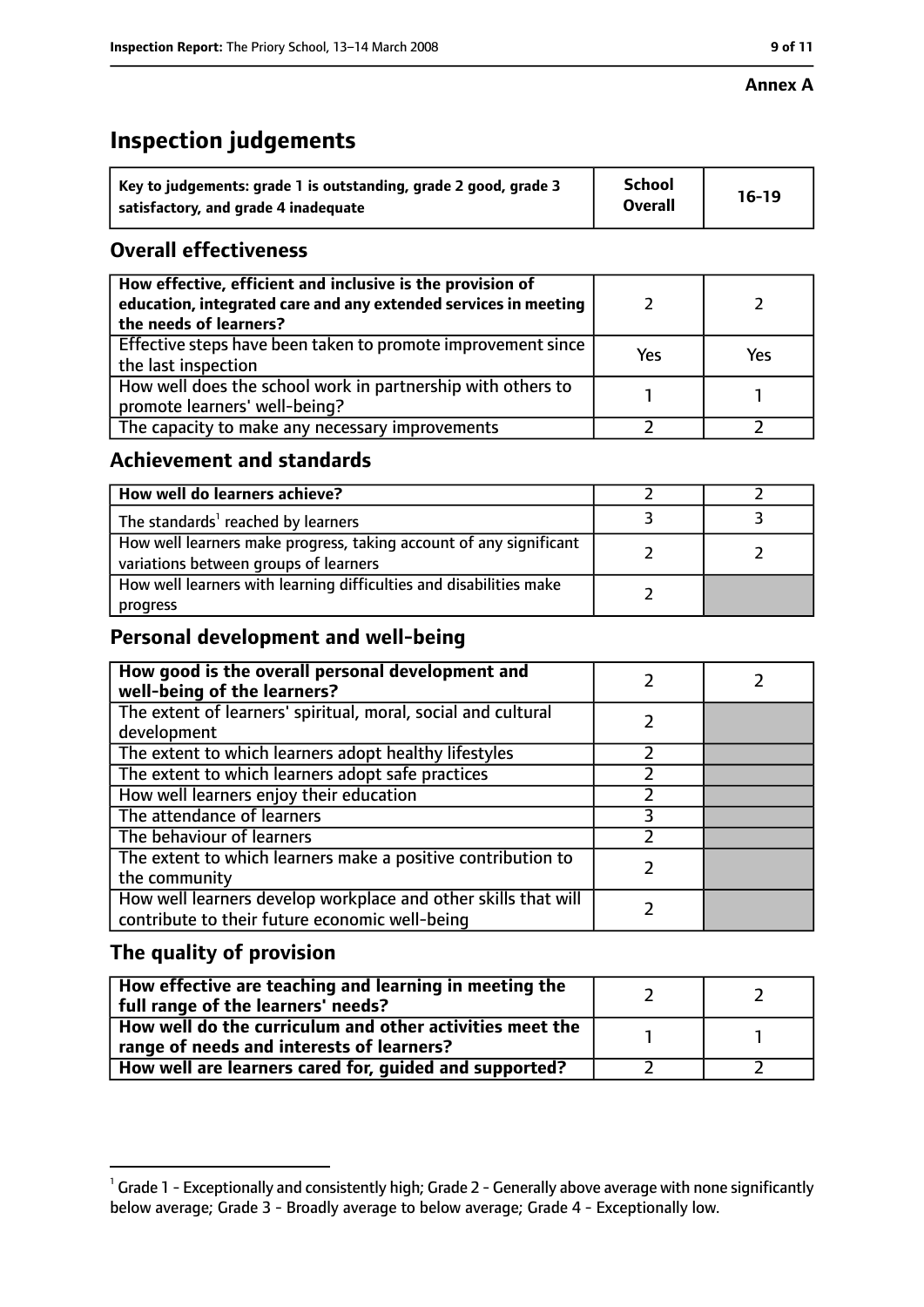#### **Annex A**

# **Leadership and management**

| How effective are leadership and management in raising<br>achievement and supporting all learners?                                                 | 7             |               |
|----------------------------------------------------------------------------------------------------------------------------------------------------|---------------|---------------|
| How effectively leaders and managers at all levels set clear<br>direction leading to improvement and promote high quality of<br>care and education | $\mathcal{P}$ |               |
| How effectively leaders and managers use challenging targets<br>to raise standards                                                                 | $\mathcal{P}$ |               |
| The effectiveness of the school's self-evaluation                                                                                                  | $\mathcal{P}$ | $\mathcal{P}$ |
| How well equality of opportunity is promoted and discrimination<br>tackled so that all learners achieve as well as they can                        | 7             |               |
| How effectively and efficiently resources, including staff, are<br>deployed to achieve value for money                                             | 2             |               |
| The extent to which governors and other supervisory boards<br>discharge their responsibilities                                                     | 7             |               |
| Do procedures for safequarding learners meet current<br>qovernment requirements?                                                                   | Yes           | Yes           |
| Does this school require special measures?                                                                                                         | No            |               |
| Does this school require a notice to improve?                                                                                                      | No            |               |